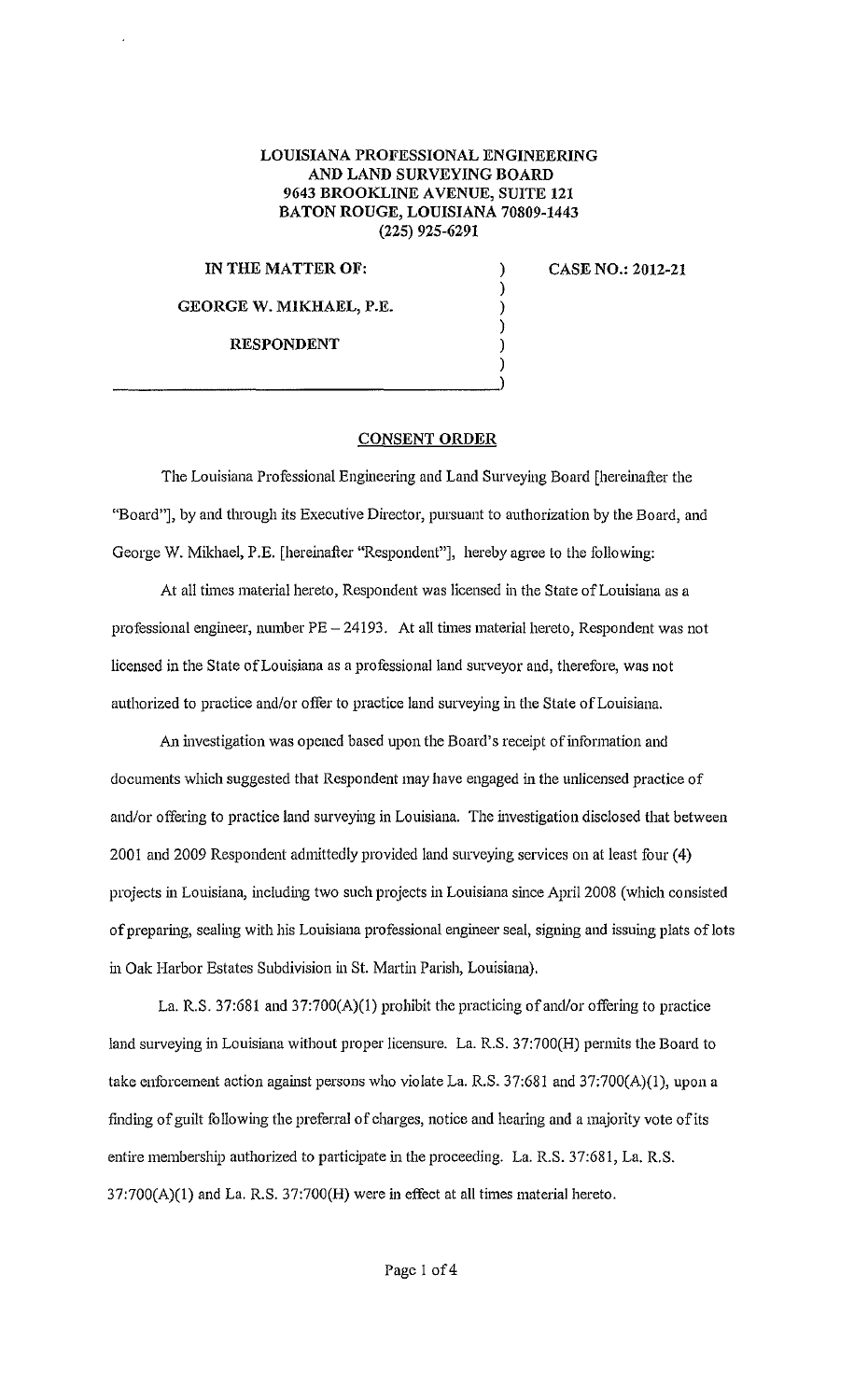It is undisputed that at all times material hereto Respondent was not licensed to practice and/or offer to practice land surveying in Louisiana and that between 2001 and 2009 Respondent practiced and/or offered to practice land surveying in Louisiana without proper licensure.

By letter dated January 15, 2013, the Board gave notice to Respondent that it was considering the preferral of charges against Respondent on the grounds that he may have violated La. R.S. 37:681 and 37:700(A)(I), relative to practicing and/or offering to practice land surveying in Louisiana without proper licensure.

Wishing to dispense with the need for further enforcement action and to conclude the instant proceeding without further delay and expense, for the purpose of this proceeding only, Respondent and the Board do hereby enter into this Consent Order, in which Respondent of his own free will consents to the issuance of a Consent Order by the Board, wherein Respondent agrees to (a) pay a fine of two thousand five hundred  $(\$2,500.00)$  dollars, (b) pay administrative costs of seven hundred eighty-seven (\$787.00) dollars, (c) successfully complete the Board's online Louisiana Laws and Rules Quiz, (d) successfully complete the Board's online Louisiana Professionalism and Ethics Quiz, (e) immediately cease and desist the preparation, sealing (with his Louisiana professional engineer seal), signing and issuance of plats or otherwise the practicing of and/or offering to practice land surveying in Louisiana until such time as he is duly licensed by the Board as a professional land surveyor, (f) have a licensed Louisiana professional land surveyor prepare new plats of the two above described subdivision lots, provide the new plats to the Board for review, provide the new plats to his clients after Board review and provide satisfactory evidence of the accomplishment of these requirements to the Board and (g) the publication of this Consent Order on the Board's website and a summary ofthis matter in the Board's official journal, the Louisiana Engineer and Surveyor Journal, and the reporting of this matter to the National Council of Examiners for Engineering and Surveying (NCEES), identifYing Respondent by name.

Respondent admits to violations of the referenced laws and/or rules regarding the practicing of and/or offering to practice land surveying in Louisiana without proper licensure. Respondent acknowledges awareness of said laws and/or rules and states that he will comply with all applicable laws and rules henceforth. Respondent has been advised of his right to appeal; and he states affirmatively that he has been afforded all administrative remedies due him under the law. Page 2 of 4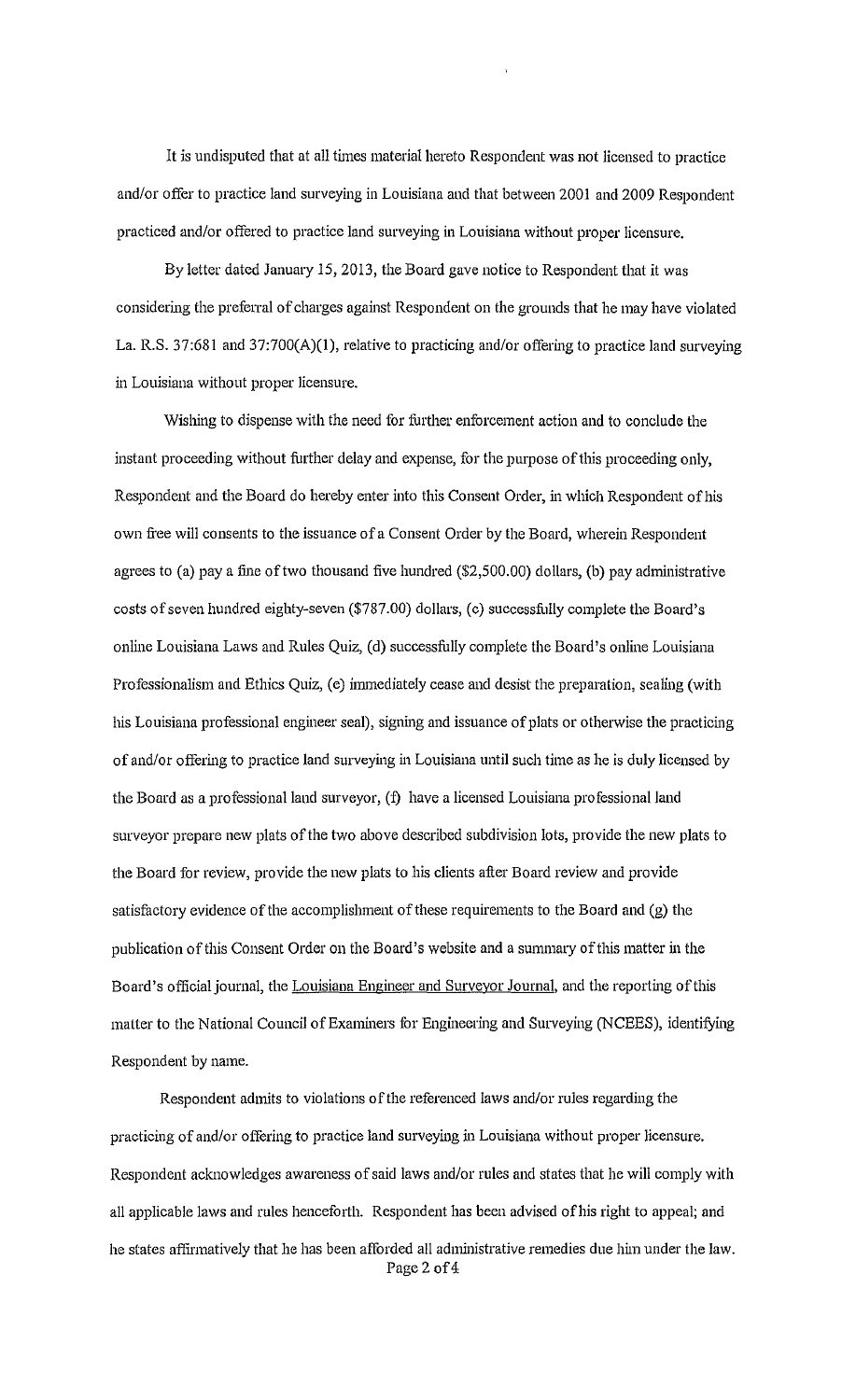Respondent further acknowledges awareness of the fact that the signed original of this Consent Order will remain in the custody of the Board as a public record and will be made available for public inspection and copying upon request.

Therefore, in consideration of the foregoing and by signing this Consent Order, Respondent does hereby waive his right to a hearing before the Board, to the presenting of evidence and witnesses on his behalf, to Findings of Fact and Conclusions of Law in this case, and to judicial review of this Consent Order.

Respondent hereby represents (a) that he fully understands the meaning and intent of this Consent Order, including but not limited to its final and binding effect, (b) that he has voluntarily entered into this Consent Order and that no other promise or agreement of any kind has been made to or with him by any person whatsoever to cause the execution of this instrument and (c) that the sanctions set forth in this Consent Order do not prevent the Board from taking further disciplinary or enforcement action against Respondent on matters not specifically addressed in this Consent Order.

WHEREFORE, the Louisiana Professional Engineering and Land Surveying Board and Respondent agree that:

1. Respondent shall pay a fine of two thousand five hundred (\$2,500.00) dollars, which shall be tendered to the Board by certified check payable to the Board, due upon the signing of this Consent Order; and

2. Respondent shall pay administrative costs seven hundred eighty-seven (\$787.00) dollars, which shall be tendered to the Board by certified check payable to the Board, due upon the signing of this Consent Order; and

3. Respondent shall successfully complete the Board's online Louisiana Professionalism and Ethics Quiz with a score of 90% or higher and return it to the Board within sixty (60) days of the effective date of this Consent Order; and

4. Respondent shall successfully complete the Board's online Louisiana Laws and Rules Quiz with a score of 90% or higher and return it to the Board within sixty (60) days of the effective date of this Consent Order; and

5. Respondent shall immediately cease and desist the preparation, sealing (with his Louisiana professional engineer seal), signing and issuance of plats or otherwise the practicing of Page 3 of 4